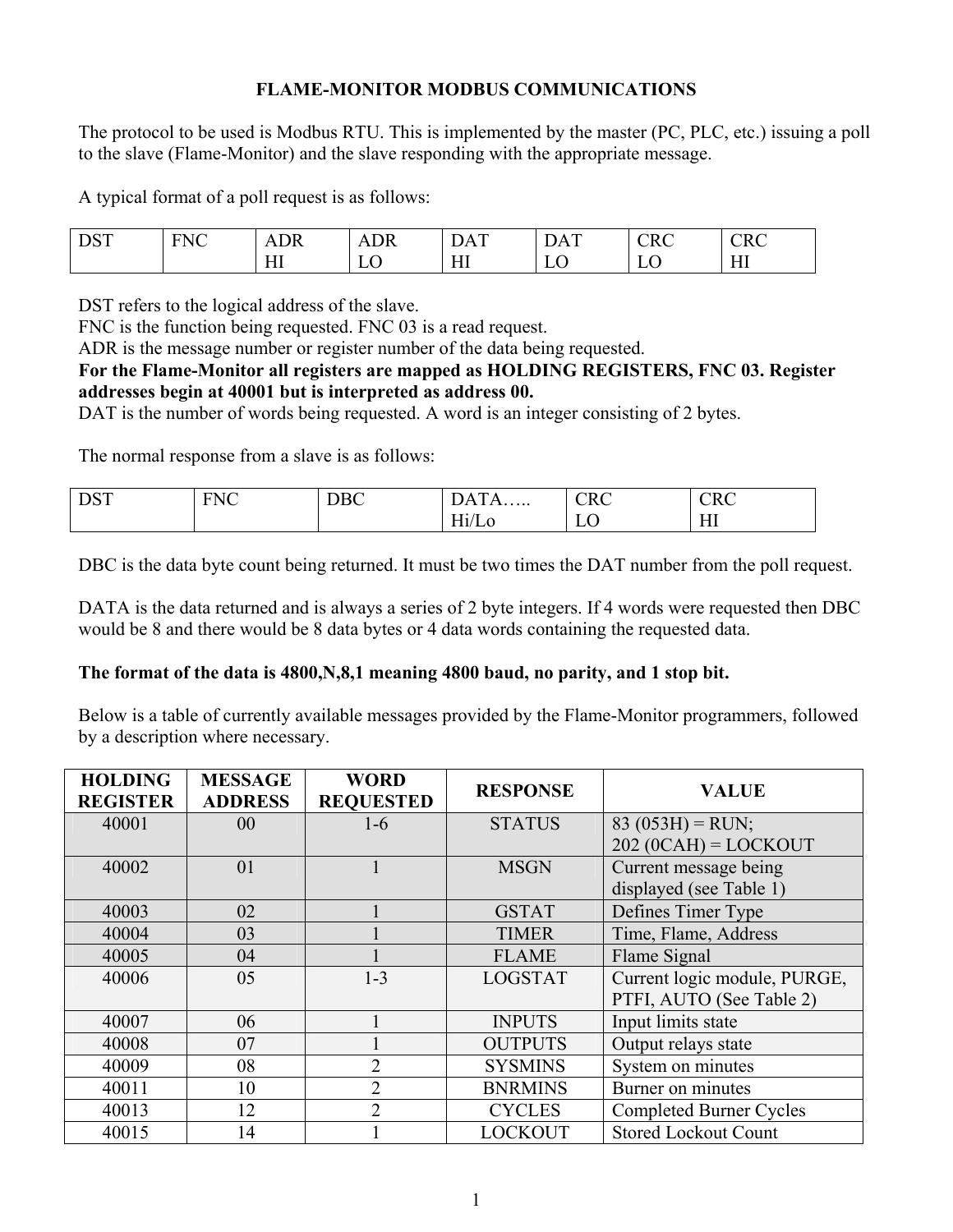| <b>HOLDING</b><br><b>REGISTER</b> | <b>MESSAGE</b><br><b>ADDRESS</b> | <b>WORD</b><br><b>REQUESTED</b> | <b>RESPONSE</b>             | <b>VALUE</b>                      |
|-----------------------------------|----------------------------------|---------------------------------|-----------------------------|-----------------------------------|
|                                   |                                  |                                 | <b>COUNT</b>                |                                   |
| 40016                             | 15                               | $1-6$                           | <b>LOCKOUT</b>              | Last 6 Lockouts, first word is    |
|                                   |                                  |                                 | <b>HISTORY</b>              | most current lockout              |
| 40022                             | 21                               | $1 - 2$                         | <b>DEVTYP</b>               | Programmer device type, 5=EP,     |
|                                   |                                  |                                 |                             | 6=EPD, 7=MicroM                   |
| 40023                             | 22                               | $\mathbf{1}$                    | <b>AMPTYP</b>               | Amplifier Type;                   |
|                                   |                                  |                                 |                             | EUVS4=0C0H;                       |
|                                   |                                  |                                 |                             | $EIR1=0A0H$ ;                     |
|                                   |                                  |                                 |                             | ERT1, EUV1=090H;                  |
| 40024                             | 23                               | N/A                             |                             | <b>Not Used</b>                   |
| 40025                             | 24                               | $\overline{2}$                  | <b>FLAME SIGNAL</b>         | PTFI and Auto Flame Signal        |
|                                   |                                  |                                 | <b>AVERAGES</b>             | Averages                          |
| 40027-40035                       | 26-34                            | N/A                             |                             | <b>Not Used</b>                   |
| 40036                             | 35                               | 6                               | <b>Most Recent</b>          |                                   |
|                                   |                                  |                                 | Lockout Data                |                                   |
| 40042                             | 41                               | 6                               | $2nd$ Most Recent           |                                   |
|                                   |                                  |                                 | Lockout Data                | Returns complete lockout          |
| 40048                             | 47                               | 6                               | 3 <sup>rd</sup> Most Recent | description of stored lockout     |
|                                   |                                  |                                 | Lockout Data                | history. Includes lockout         |
| 40054                             | 53                               | 6                               | 4 <sup>th</sup> Most Recent | message, lockout module, @        |
|                                   |                                  |                                 | Lockout Data                | burner hours, and $\omega$ burner |
| 40060                             | 59                               | 6                               | 5 <sup>th</sup> Most Recent | cycles                            |
|                                   |                                  |                                 | Lockout Data                |                                   |
| 40066                             | 65                               | 6                               | 6 <sup>th</sup> Most Recent |                                   |
|                                   |                                  |                                 | Lockout Data                |                                   |
| 40072                             | $\overline{71}$                  | $1 - 3$                         | Input limits and            | Returns input limits state and    |
|                                   |                                  |                                 | Expansion                   | lower and upper expansion         |
|                                   |                                  |                                 | Module registers            | module (E300) registers. See      |
|                                   |                                  |                                 |                             | Table 3                           |
| 40073                             | 72                               | $1 - 2$                         | Expansion                   | Returns lower and upper           |
|                                   |                                  |                                 | Module (E300)               | Expansion module registers        |
| 40074                             | 73                               | $\mathbf{1}$                    | registers                   | Return only upper Expansion       |
|                                   |                                  |                                 |                             | module register                   |

## **It is suggested that polling intervals not be less than 200 mSec per request. Requesting data such as burner minutes, system minutes and burner cycles should be kept at a minimum due to the amount of processing time required to gather that data.**

Messages 00, 05, 08, 10, 15, 21 and 26 are unique in that a limited number of successive registers can be combined with these requests. For example, a request to message 00 can contain up to 6 data words. The response to this would contain STATUS, MSGN, GSTAT, TIMER, FLAME and LOGSTAT. If the requested data word count (DAT) were to be 2 then the response would contain STATUS and MSGN only. Message 15, last 6 lockouts, can return data ranging from 1 to 6, with 1 referring to the most recent lockout.

The MSGN being transmitted is a numerical value and must be interpreted by the communicating device, which actually is an advantage since this can be made to be whatever message text the end user wants. In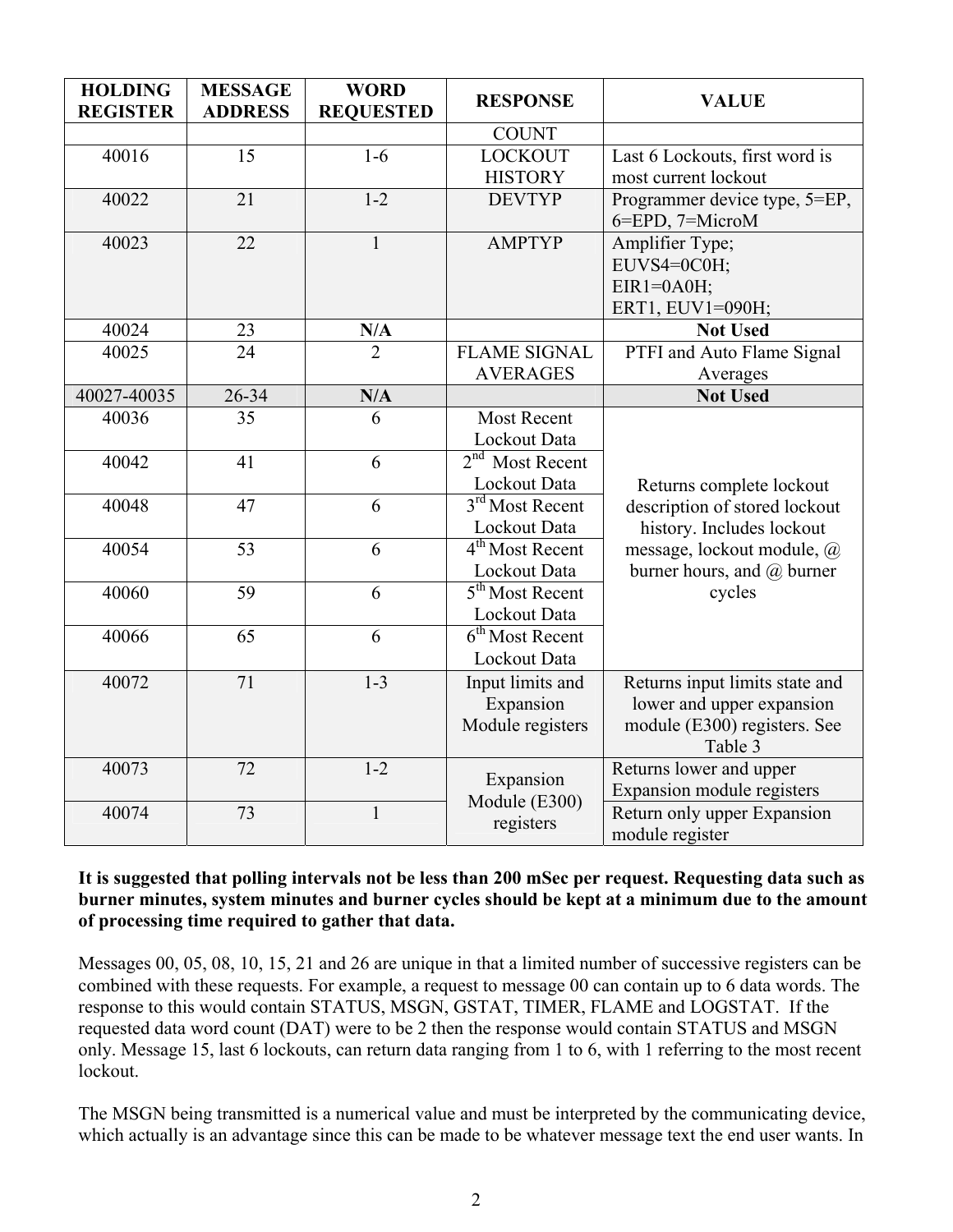other words, it allows for programming custom messages without actually changing the message in the programmer. Refer to Table 1 for message information.

Message 26 returns the current operating status as well as stored burner hours and burner cycles as a snapshot of the entire Flame-Monitor system. When all 9 words are requested, the data returned consists of STATUS, MSGN, FLAME, INPUTS, OUTPUTS, BNRMINS, and BNRCYCS

The Flame-Monitor stores its burner on time and system on time (L1 powered) in minutes. For display purposes, the programmer converts this to hours. The information being supplied by Modbus will be the actual time in minutes and it is up to the communicating device to do the conversion. Since the maximum value stored in the Flame-Monitor is 9,999,999 minutes, the maximum value in hex therefore is 98967FH and comprises two data words. The maximum cycle count is 999,999 decimal or F423FH, still two data words.

To convert, multiply the high word by 10000H (65536), add to this the high byte of low word multiplied by 100H (256) and add to this the low byte of the low word. Example:  $(98H*10000H) + (96H*100H) + 7FH = 98967FH = 9,999,999$  minutes.

As an example, the System on Minutes data is transmitted from the Flame-Monitor to the interface as high word / low word as shown below:

|           | Address 8 | Address 9 |          |  |
|-----------|-----------|-----------|----------|--|
|           | High Word |           | Low Word |  |
| High Byte | Low Byte  | High Byte | Low Byte |  |
|           | 98H       | 96H       | 7FH      |  |

Note: Data from address 9 cannot be accessed directly.

All values are represented in a HEX or base 16 format.

GSTAT determines the type of value TIMER represents. TIMER can be a running timer such as is used in purge, a flame signal or meaningless. Only the lower nibble of GSTAT has any value. If this value is 0 then the TIMER value has no meaning. The value in TIMER is a background minute timer in the Flame-Monitor and should be ignored. If GSTAT is between 4 and 7, the TIMER represents the current value flame signal. If GSTAT is a 1, 2, or 3 then TIMER represents a running timer value.

The baud rate of the Flame-Monitor is fixed at 4800 bits per second. The format of the data is 8 data bits, no parity and 1 stop bit. Due to the RS485 format, the communication format is considered half-duplex. That is, only one user is permitted on the communication lines at a time.

The information contained in INPUTS and OUTPUTS represents the status of the interlocks and relays respectively. For the INPUTS, a 1 in the interlock position defines the interlock as being on or active where a 1 in any bit position in the OUTPUT register signifies the relay as being energized.

**INPUTS** 

| <b>LITE U LD</b> |            |          |     |           |        |         |          |
|------------------|------------|----------|-----|-----------|--------|---------|----------|
| Bit 7            |            |          |     |           |        |         | Bit 0    |
| Term P           | Term $5/6$ | Term D   |     | Term 8    | Term 7 | Term 3  | Term 13  |
| Air Flow         | Ignition   | Low Fire | Ref | High Fire | Main   | FVES or | Op Ctrl  |
|                  |            |          |     |           | Fuel   | POC     | or       |
|                  |            |          |     |           |        |         | AUX#3 if |
|                  |            |          |     |           |        |         | E300     |

A '1' in the opto-coupler position indicates the opto-coupler is on or interlock closed.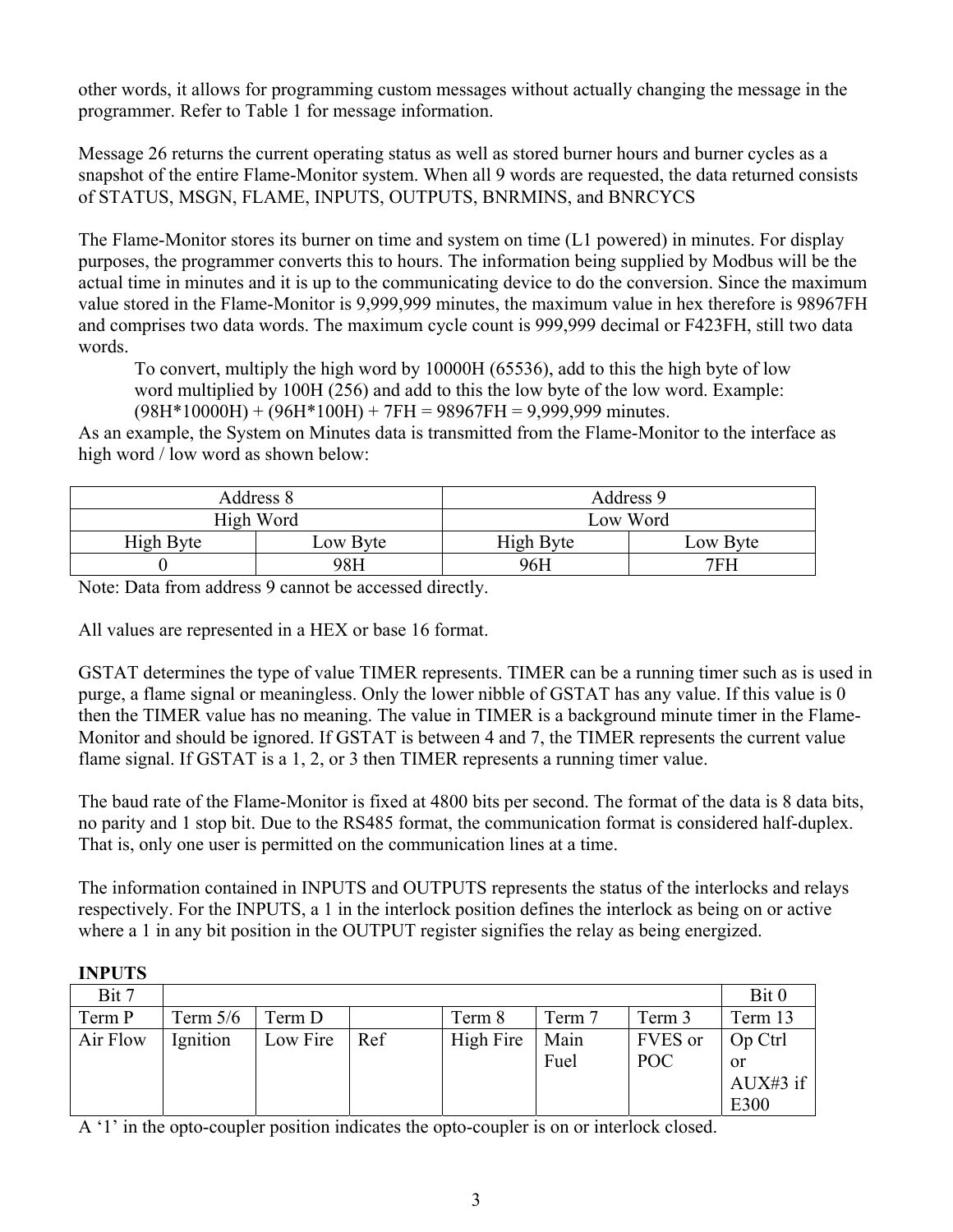## **Expansion Module (E300) Lower – refer to bulletin E-3001**

| Term 35  | Term 34  | Term 33  | Term 32         | Term 23       | Term 22  | Term 21             | Term 20     |
|----------|----------|----------|-----------------|---------------|----------|---------------------|-------------|
| Aux $#6$ | Aux $#5$ | Aux $#4$ | High<br>$T$ emp | High<br>Water | AUX $#2$ | $\overline{AUX}$ #1 | $\log$ Ctrl |

### **Expansion Module (E300) Upper - refer to bulletin E-3001**

| Term 31  | Term 30   | Term 29 | Term 28  | Term 27  | Term 26  | Term 25  | Term 24 |
|----------|-----------|---------|----------|----------|----------|----------|---------|
| High     | Low Gas   | Low Oil | Low Oil  | Hi Gas   | Oil      | Gas      | Low     |
| Pressure | Pressure  | Temp.   | Pressure | Pressure | Selected | Selected | Water   |
|          | or Low    |         |          |          |          |          |         |
|          | Atomizing |         |          |          |          |          |         |
|          | Media     |         |          |          |          |          |         |

## **OUTPUTS**

| erm 1 | $\mathbf{r}$<br>M<br>erm | erm 6    |             | m<br>erm : | <b>TT</b><br>erm | Term A | $\mathbf{L}$<br>$\mathop{\rm \,erm}\nolimits X$ |
|-------|--------------------------|----------|-------------|------------|------------------|--------|-------------------------------------------------|
| Auto  | <b>Blower</b>            | lgnition | <b>FVES</b> | Pilot      | Main             | Alarm  | High Fire                                       |
| (RA1  | RB)                      | RA2      | (RV         | (RP)       | Fuel $(RF)$      | (RL    | (RH)                                            |

**Table 3 -** Refer to Fireye bulletin E-1101 for terminal designations.

LOGSTAT is an indication of what logic module the control is currently operating in during its cycle and is used for diagnostic purposes only. If a lockout occurs the current value of LOGSTAT is stored as part of the lockout information. The message displayed corresponds to the current logic module.

|     | LOGIC DISPATCHER |            |                                                       |
|-----|------------------|------------|-------------------------------------------------------|
|     | VALUE            | Module     | FUNCTION                                              |
| DEC | <b>HEX</b>       |            |                                                       |
| 69  | 45H              | MPOSTIDLE  |                                                       |
| 70  | 46H              | MPREPURGE1 | Wait for air flow and/or<br>high fire switch to close |
| 71  | 47H              | MPURGE     | Open Damper Purge                                     |
| 72  | 48H              | MPOSTPURGE | Low Fire Start                                        |
| 72  | 49H              | MTFT       | Pilot Trial                                           |
| 74  | 4 A H            | MTFMF      | Main Trial                                            |
| 75  | 4 BH             | MAUTO      | AUTO                                                  |
| 76  | 4 C H            | MSHTDWN1   | Post Purge                                            |
| 77  | 4 DH             | MSHTDWN2   | Post Purge                                            |
| 78  | 4 E H            | MT DI F.   | Standby                                               |

### **EXPLANATION OF LOGSTAT**

# **Table 2 Logic Dispatch**

Logstat represents the current software module the Flame-Monitor is currently executing. They are named as close to the logic module the actual burner sequence is in. For instance, in the Flame-Monitor, MPURGE represents High Fire Purge where MPOSTPURGE represents the low fire start period where the mod motor is sent to the low fire position in preparation for pilot light-off. MSHUTDWN1 represents the post purge period after a complete cycle or the cool down period after a lockout.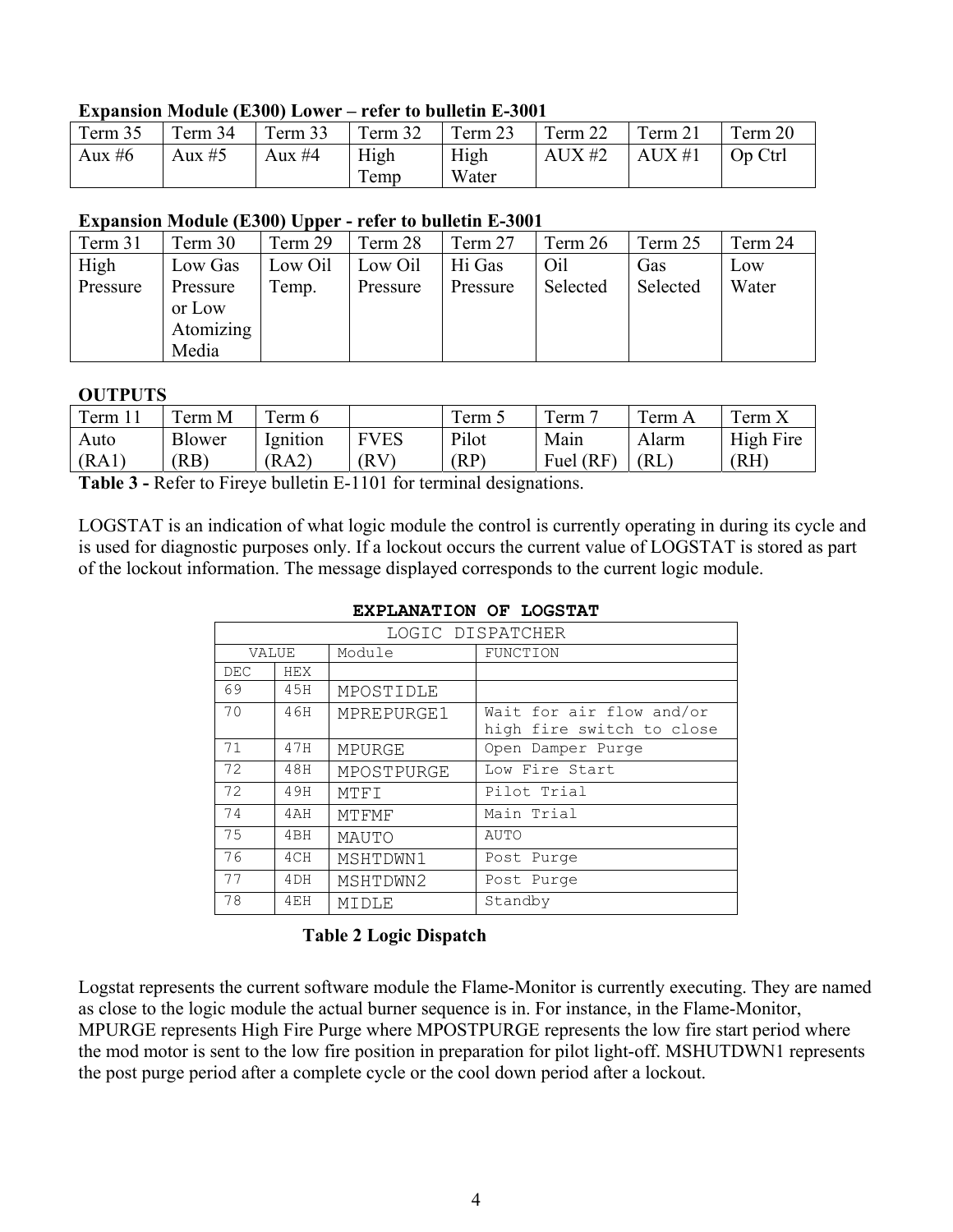MIDLE or STANDBY is the period of time where the operating control is open or the control is in lockout waiting for reset. On instances of false flame during the purge period, the control algorithm forces the control back to STANDBY until false flame ceases or lockout occurs.

MPREPURGE1 is the period of time prior to PURGE where the control checks the status of the air flow interlocks or the high fire proving switch (D-8). If either switch is found open, the control will remain in this state until the respective switch closes or lockout occurs.

MTFI represents the pilot trial for ignition stage of a burner sequence. MTFMF represents the main trial for main flame period where main fuel is introduced along with pilot and igniter.

MAUTO is the run period of the burner sequence.

MPOSTIDLE and MSHTDWN2 are small periods of time where certain internal tests are conducted and general cleanup before and after a cycle is performed.

The Flame-Monitor outputs the current displayed message as well as the historical lockout messages as numbers. The table below correlates the message number with the actual displayed test message.

|                | <b>DEC HEX</b> |              | <b>E110 FLAME-MONITOR MESSAGES</b>           |
|----------------|----------------|--------------|----------------------------------------------|
|                |                |              |                                              |
| 1              | 1              | R.           | L <sub>1</sub> -13 OPEN                      |
| $\overline{2}$ | $\overline{2}$ | H            | <b>HOLD FALSE FLAME - STANDBY</b>            |
| 3              | 3              | R            | <b>LOW FIRE PURGE</b>                        |
| 4              | 4              | н            | HOLD D-8 LIMIT OPEN - PURGE                  |
| 5              | 5              | H            | <b>HOLD 3-P AIR FLOW OPEN</b>                |
| 6              | 6              | $\mathsf{L}$ | <b>LOCKOUT LINE FREQUENCY NOISE DETECTED</b> |
| $\overline{7}$ | $\overline{7}$ | L            | LOCKOUT FLAME FAIL – PTFI                    |
| 8              | 8              | C            | <b>ICHECK UNIT ADDRESS</b>                   |
| 9              | 9              | H            | <b>HOLD M-D LIMIT OPEN</b>                   |
| 10             | A              | R.           | <b>IGNITION TIMING - PTFI</b>                |
| 11             | B              |              |                                              |
| 12             | C              | R.           | <b>FLAME SIGNAL - AUTO</b>                   |
| 13             | D              | R.           | CYCLE COMPLETE - POST PURGE                  |
| 14             | E              | R.           | L1-13 OPEN (AFTER 2 MINUTES)                 |
| 15             | F              | L            | LOCKOUT AC POWER FAIL (COEN)                 |
| 16             | 10             | L            | LOCKOUT SHORT CIRCUIT TERMINAL 5,6 or 7      |
| 17             | 11             | L            | <b>LOCKOUT D-8 LIMIT OPEN</b>                |
| 18             | 12             | L            | LOCKOUT M-D LIMIT OPEN                       |
| 19             | 13             | L            | LOCKOUT FLAME FAIL – MTFI                    |
| 20             | 14             | L            | <b>LOCKOUT FALSE FLAME</b>                   |
| 21             | 15             | L            | <b>LOCKOUT 3-P INTLK OPEN - PURGE</b>        |
| 22             | 16             | L            | LOCKOUT 3-P INTLK CLOSED                     |
| 23             | 17             | н            | HOLD 3-P INTLK CLOSED – STANDBY              |
| 24             | 18             | H            | <b>HIGH FIRE PURGE</b>                       |

## **Table 1 Message Table**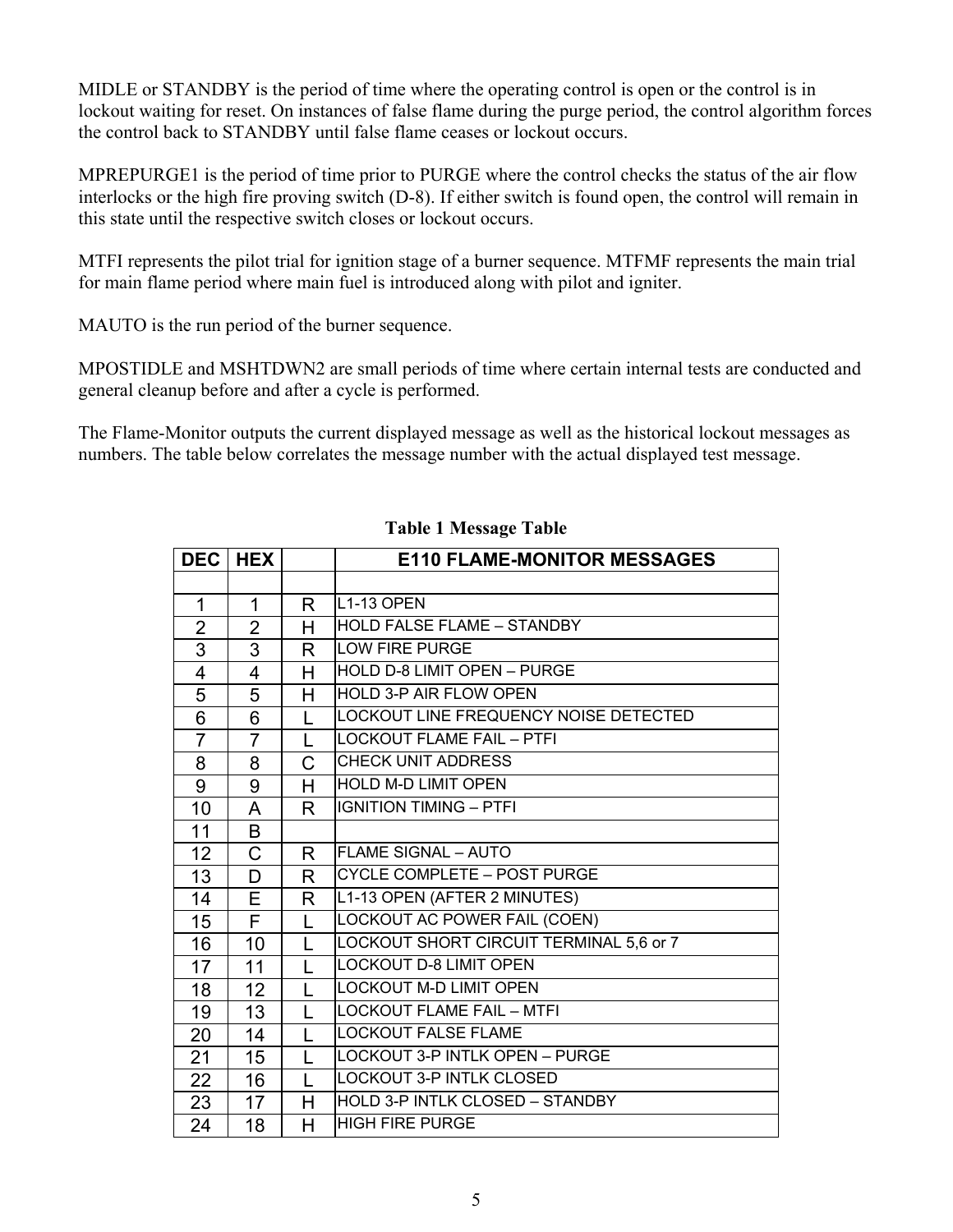| <b>DEC</b> | <b>HEX</b>     |              | <b>E110 FLAME-MONITOR MESSAGES</b>                                           |
|------------|----------------|--------------|------------------------------------------------------------------------------|
|            |                |              |                                                                              |
| 25         | 19             | R.           | PLEASE WAIT (INITIALIZING)                                                   |
| 26         | 1A             | L            | <b>LOCKOUT 3-P INTLK OPEN - AUTO</b>                                         |
| 27         | 1B             | L            | LOCKOUT 3-P INTLK OPEN - MTFL                                                |
| 28         | 1 <sub>C</sub> | L            | LOCKOUT 3-P INTLK OPEN - PTFI                                                |
| 29         | 1D             | $\mathbf{L}$ | LOCKOUT 13-3 FVES OPEN                                                       |
| 30         | 1E             |              |                                                                              |
| 31         | 1F             | C            | CHECK FLAME SIGNAL - PTFI                                                    |
| 32         | 20             | C            | CHECK D-8 HI LIMIT                                                           |
| 33         | 21             | Ć            | CHECK M-D LOW LIMIT                                                          |
| 34         | 22             | R            | <b>FLAME SIGNAL - PTFI</b>                                                   |
| 35         | 23             | C            | CHECK LOW FIRE SIGNAL - AUTO                                                 |
| 36         | 24             | R            | <b>FLAME SIGNAL - MTFI</b>                                                   |
| 37         | 25             | L            | <b>LOCKOUT FLAME FAIL (AUTO)</b>                                             |
| 38         | 26             | H.           | HOLD 3-P INTLK OPEN - PURGE                                                  |
| 39         | 27             | $\mathbf{L}$ | LOCKOUT FUEL VALVE STATE CHANGE                                              |
|            |                |              |                                                                              |
|            |                |              | <b>E300 EXPANSION MODULE LOCKOUT MESSAGES</b>                                |
| 40         | 28             | L            | 3-P AIR FLOW OPEN                                                            |
| 41         | 29             | $\mathsf{L}$ | 3-P HIGH WATER                                                               |
| 42         | 2A             | L            | 3-P LOW WATER                                                                |
| 43         | 2B             | L            | 3-P HIGH GAS PRESSURE                                                        |
| 44         | 2C             | L            | 3-P LOW GAS PRESSURE                                                         |
| 45         | 2D             | L            | <b>3-P LOW OIL PRESSURE</b>                                                  |
| 46         | 2E             | L            | 3-P LOW OIL TEMPERATURE                                                      |
| 47         | 2F             | L            | 3-P LOW ATOMIZING MEDIA                                                      |
| 48         | 30             | L            | 3-P HIGH STEAM PRESSURE                                                      |
| 49         | 31             | L            | <b>3-P HIGH TEMPERATURE</b>                                                  |
| 50         | 32             | L            | 3-P AUX #4 OPEN                                                              |
| 51         | 33             |              | 3-P AUX #5 OPEN                                                              |
| 52         | 34             | L            | 3-P AUX #6 OPEN                                                              |
| 53         | 35             | $\mathbf{L}$ | 3-P FUEL SELECT                                                              |
|            |                |              |                                                                              |
|            |                |              | <b>SYSTEM DIAGNOSTIC MESSAGES</b>                                            |
| 54         | 36             | L            | <b>LOCKOUT CHECK CHASSIS</b>                                                 |
| 55         | 37             | L            | <b>LOCKOUT CHECK PROGRAMMER</b>                                              |
| 56         | 38             | $\mathbf{L}$ | <b>LOCKOUT CHECK AMPLIFIER</b>                                               |
| 57         | 39             |              | <b>LOCKOUT CHECK EXPANSION MODULE</b>                                        |
| 58         | 3A             | L            | LOCKOUT AMPLIFIER AUTO CHECK FAIL                                            |
| 59         | 3B             |              | <b>LOCKOUT SCANNER NOISE</b>                                                 |
| 76         | 4C             | L            | <b>LOCKOUT CHECK SCANNER</b>                                                 |
|            |                |              |                                                                              |
|            |                |              | <b>E300 EXPANSION MODULE HOLD MESSAGES</b><br>L1-13 AUX #1 OPEN (TERMINAL 20 |
| 60         | 3C             | H.           | L1-13 AUX #2 OPEN (TERMINAL 21                                               |
| 61         | 3D             | H.           | L1-13 AUX #3 OPEN (TERMINAL 22                                               |
| 62         | 3E             | H.           |                                                                              |